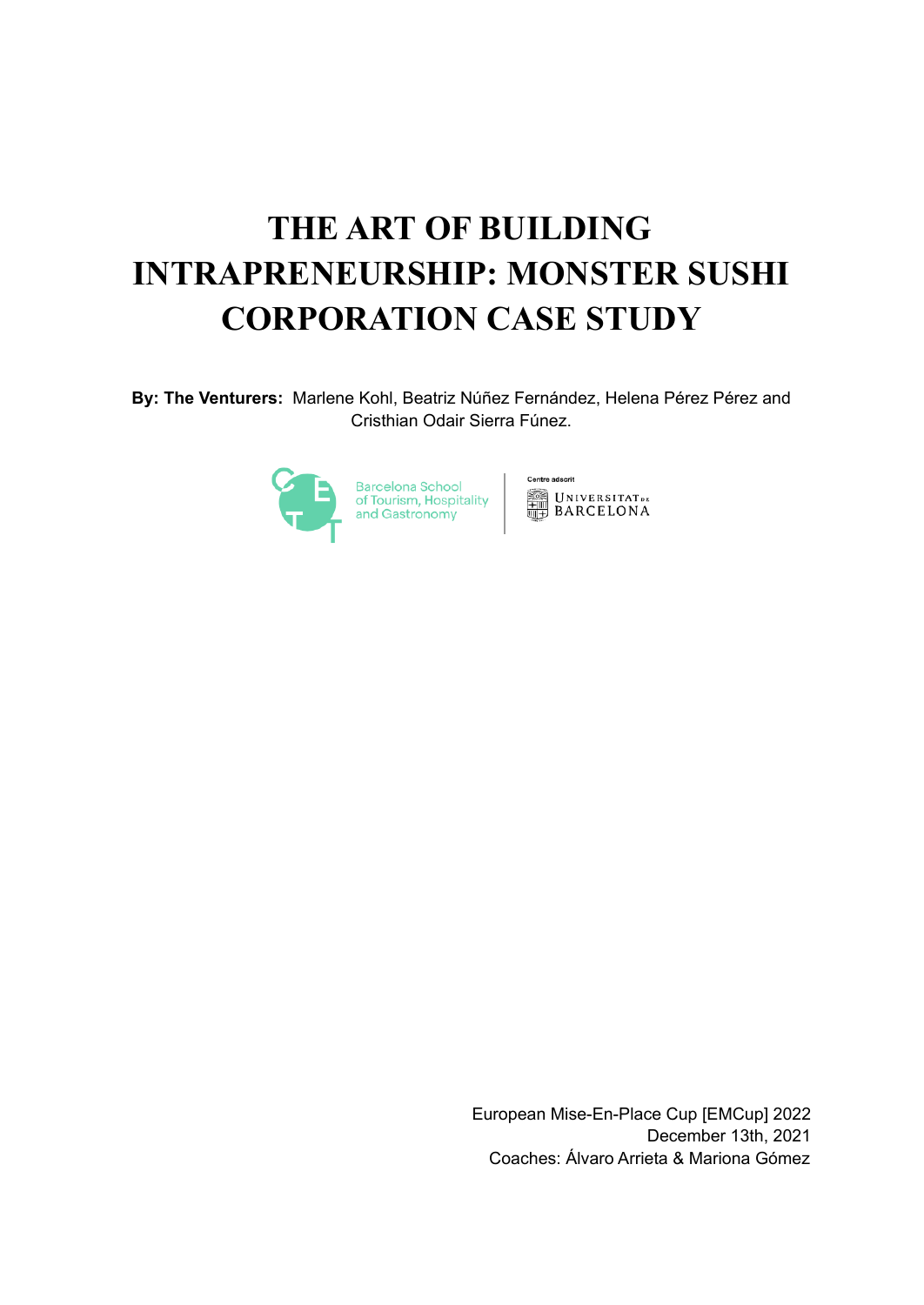**Executive summary:** Intrapreneurship can save the hospitality industry from the new paradigm that Covid-19 has created in the hotel industry. This business model was already a present topic in the sector before the pandemic, but its benefits are now clearer than ever. This paper offers a case study based on Monster Sushi, a business based on the intrapreneurship notions and the findings appear strongly related to those concepts supported by previous literature around the topic. Therefore, some ground rules, practices and understandings can be extrapolated from this paper to other corporations interested in applying this model.

**Keywords**: Innovation, post-pandemic, Intrapreneurship, Hospitality, Business volatility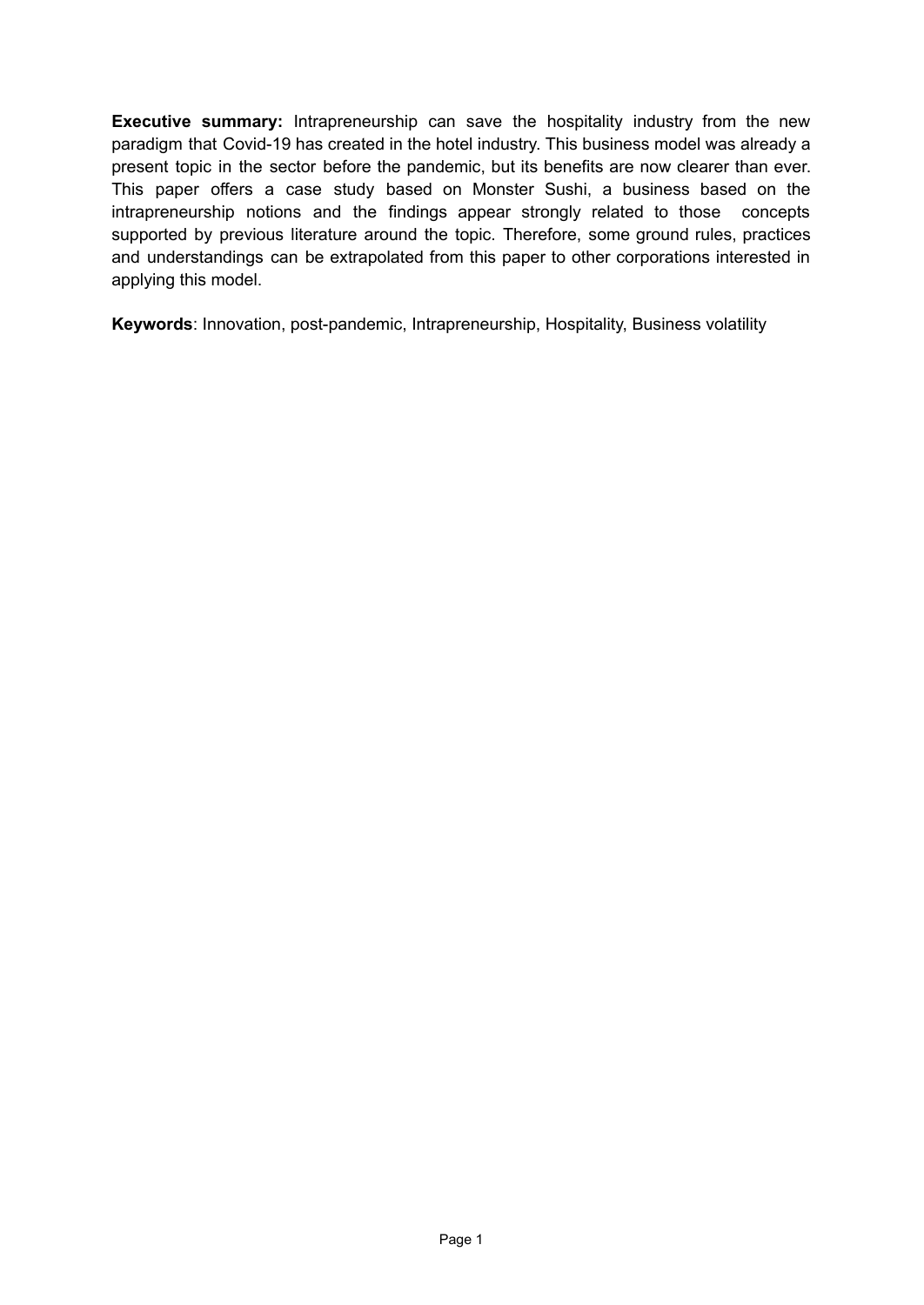# **TABLE OF CONTENT**

| 1. Introduction           | $\mathbf 3$    |
|---------------------------|----------------|
| 2. Theoretical framework  | $\mathbf 3$    |
| 3. Methodology            |                |
| 3.1. Case study           | 5              |
|                           | $\sqrt{5}$     |
| 4. Results and discussion |                |
| 5. Conclusions            | $\bf 6$        |
|                           | $\overline{7}$ |
| 6. References             | 8              |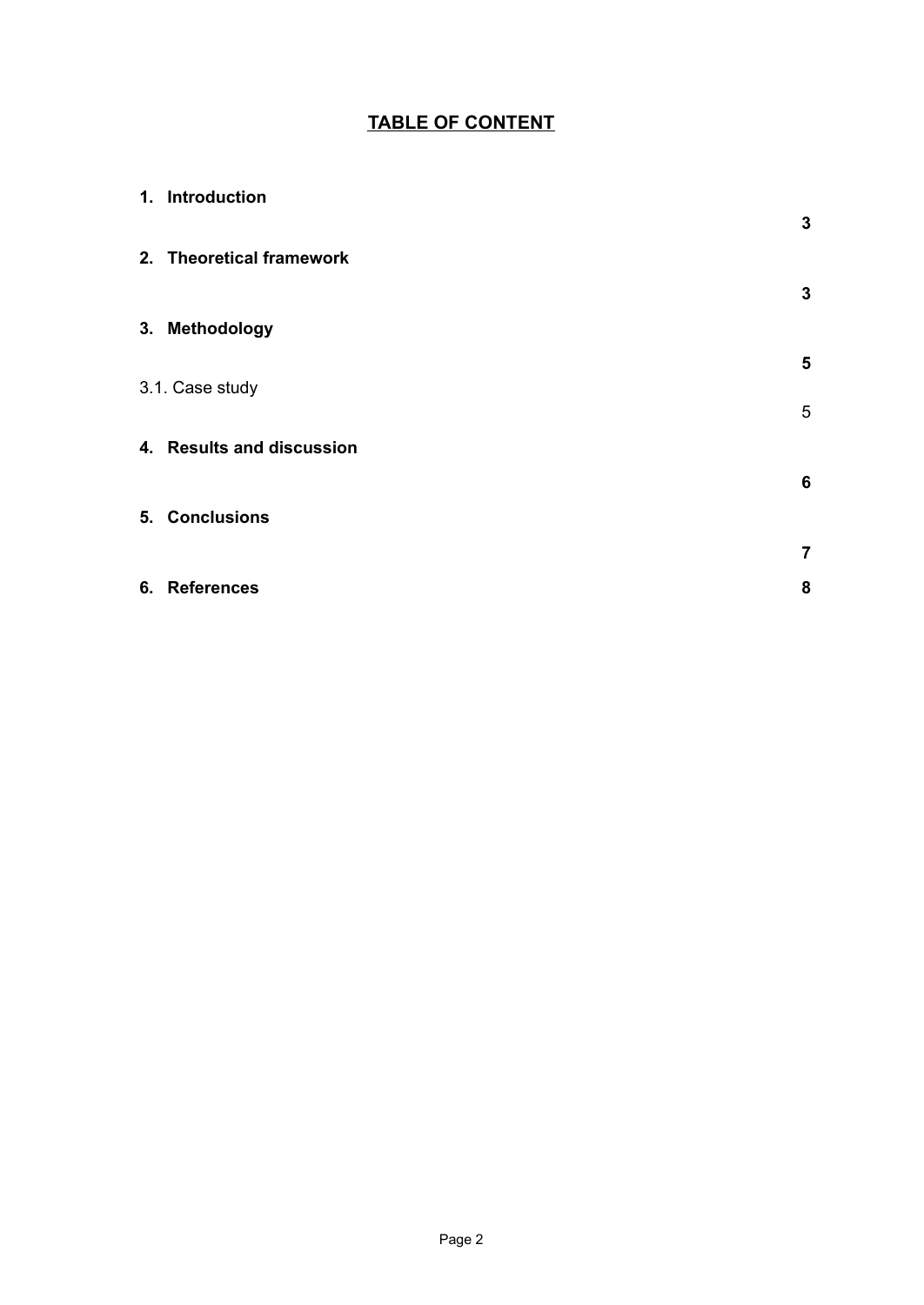#### <span id="page-3-0"></span>**1. Introduction**

After the COVID-19 pandemic, the corporate world just confirmed that the notion of versatility is here to stay. This means that any business incapable of conducting change would be left behind (Yeong Ng, 2012). This new paradigm puts intrapreneurship into a main research focus. In essence, intrapreneurs are explorers. They are the ones able to reach new markets, find new partnerships (Altinay, 2004), lead to tangible benefits (George, 2021), improve the overall performance (Burg, 2015) and, fundamentally make a company change-proof. Therefore, it is worth investigating the tools to achieve employee engagement leading to intrapreneurship (Antoncic & Antoncic, 2011) and maintaining this spirit in the long run.

Even though no previous literature has demonstrated a correlation between intrapreneurship and corporate success (Felicio et al., 2012), when analysing real cases in or outside hospitality, which have applied this business strategy, it can be concluded that applying it is a clever choice.

With the collaboration of Fabiola Lairet, Monster Sushi CEO, a case study has been carried out with the aim of analysing the correct way to apply an intrapreneuship-based business model to the hospitality industry. This report will lead an example on how companies could apply intrapreneurship, which can be extrapolated to the hospitality sector.

### <span id="page-3-1"></span>**2. Theoretical framework**

The multidisciplinary concept of intrapreneurship does not have a single definition. Nonetheless, this practice, originated in the US, comes from the entrepreneurial concept which has a presence in some pillars of intrapreneurship such as the creation of new ventures, or the innovative processes in regards to products, services and procedures (Nicoladis & Kosta, 2011). According to Bosma et al. (2010), in 2010 intrapreneurs could be found in 5% of the workforce from companies who were located, especially, in higher-income countries. Nowadays, many innovation challenges are emerging involving topics such as customer service, technology, cost competence or culinary management (Abhishek, 2021). However, this is a volatile world where those who can not follow the pace are left behind (Yeong Ng, 2012), the real challenge now is not adapting to one of those changes, but adapting to the inevitable phenomenon of changing.

In order to bring the word ''intrapreneur'' to the table, it is first necessary to differentiate the intrapreneur himself from the intrapreneurship activity. An intrapreneur is an employee inside a company where his activity is not only limited to simply following instructions, but also to explore possible changes to the innovation of the business strategy and the necessary drive to communicate this idea and, if promising, to implement it. (Pinchot,1978). Intrapreneurship, on the other hand, is understood as the process that an intrapreneur goes through. The advantage and main differentiating feature between an intrapreneur and an entrepreneur is that the first one does not work at the expense of their own capital keeping them far from personal risks. (Stevenson, et al., 2007)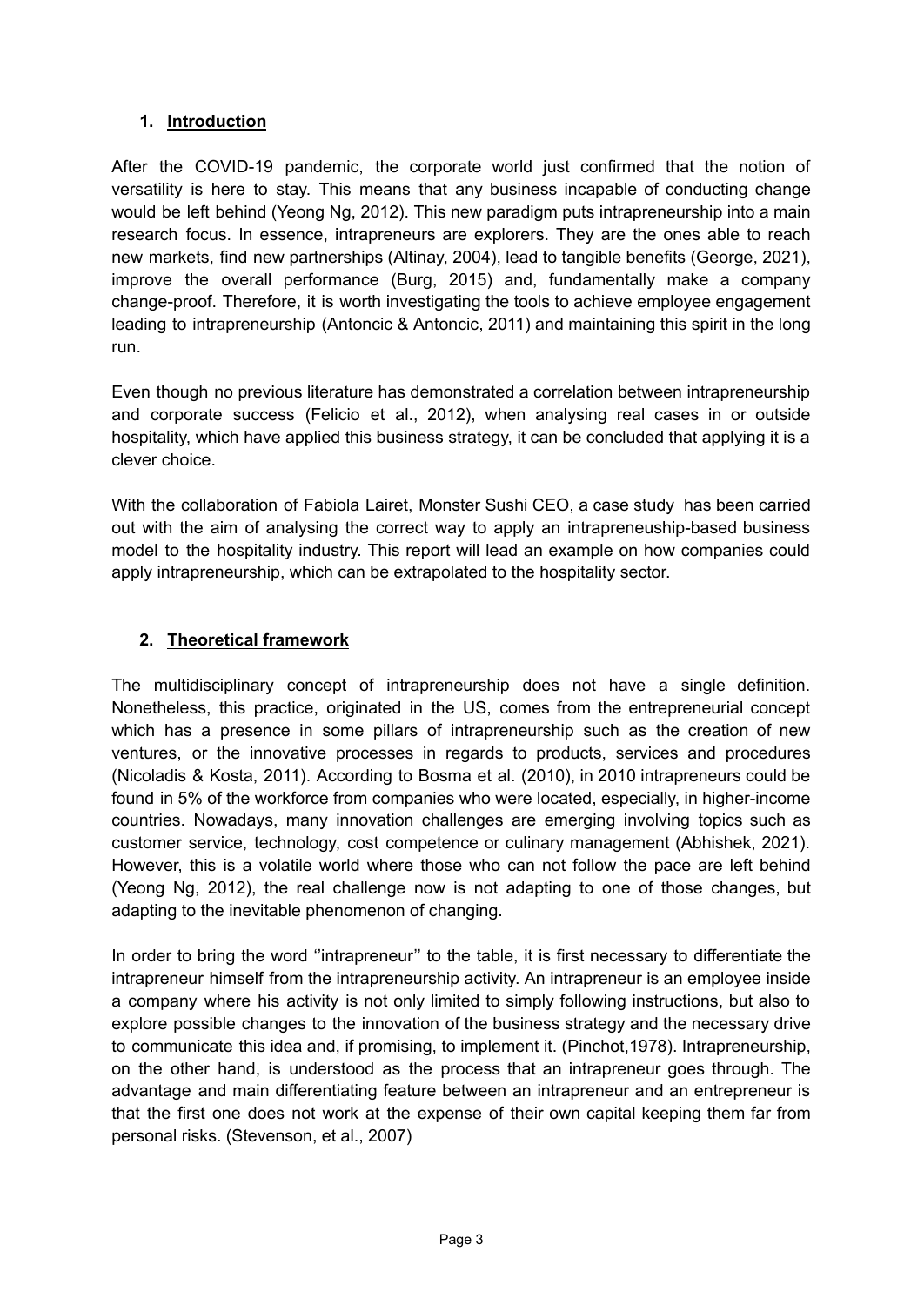According to Burg (2015), not ensuring employee's engagement in a company is like working at 33% potential. Indeed, an intrapreneur is not only a synonym for engagement but also the way to a better performance at business lines (Burg, 2015), revenue streams, productivity, turnover, shareholder returns and overall effectiveness (ADP Research Institute, 2012). Other existing literature points out that intrapreneurship can be highly decisive for business growth while also being dependent on employee satisfaction and innovative stimulation in the enterprise (Antoncic & Antoncic, 2011 and Eşitti & Özdemir, 2021). Nonetheless, the truly main aspect to take into account in regards to this is the fact that this work model is impossible without a proper environment: overall freedom to bring or test ideas and time to be creative (Mohedano-Suanes & Benítez, 2018). It has to be provided by the company, who will give its human talent the confidence to take risks and make mistakes in order to innovate. Thus, it is strongly related to organisational factors since the appliance of horizontal participation and resource enrichment leads to this type of behaviour as well as other benefits such as manager trust (Rigtering & Weitzel, 2013) or even better personal resources (Gawke & Gorgievski, 2017).

Finally, according to (George, 2021), there are four main reasons why intrapreneurship becomes an outstanding idea to implement: Firstly, this so-called "New Normal" needs innovation to survive. Secondly, intrapreneurs will always seek new opportunities and enhance strengths leading this to tangible benefits. Moreover, a firm achieving this business culture can retain and attract this sort of workforce and, finally, it is socially positive, especially for the new wealth creation (Antoncic & Antoncic, 2011).

On the one hand, just in the same way not every student needs the same method for reaching top marks, a good manager should be able to give intrapreneurs the keys to make the most of them. However, if traditional employees are taken and motivated with these ideas, only an attitude will be guaranteed. Systems and structures, including freedom and time to develop creativity (Mohedano-Suanes & Benítez, 2018), training methods and culture-building (Corbett, 2018) are crucial to developing the needed skills to stimulate innovation in employees (Bjornali et al., 2012). Furthermore, previous literature supports brainstorming, multidisciplinary teams, rotation and problem-based learning as the most effective methodologies to encourage and prepare the workforce while fostering organisational innovation (Doran & Ryan, 2017 and Bjornali et al., 2012). Also, it states that driving innovation efforts to a determined objective and assuring work recognition are the best strategies, since financial or else incentives do not have such a direct effect on innovative processes (Doran & Ryan, 2017 and Bjornali et al., 2012). Therefore, development programs should be a primary intention (ADP Research Institute, 2012).

On the other hand, a company should also focus on the presence of intrapreneurship in the firm's communication and on becoming outcome-based, especially in terms of performance and accountability (ADP Research Institute, 2012).

Intrapreneurship is a sustainable advantage towards other companies (Yeong Ng, 2012) which guarantees long lasting durability for the business (Mohedano-Suanes & Benítez, 2018). Nevertheless, the measurability of such qualitative aspect is too complex to become overconfident once there (Felicio et al., 2012) especially taking into account how this behaviour was affected by COVID-19 pandemic (Kılıç et al. (2021). From a general viewpoint, institutionalisation, shared responsibility and rewarded contributions will keep it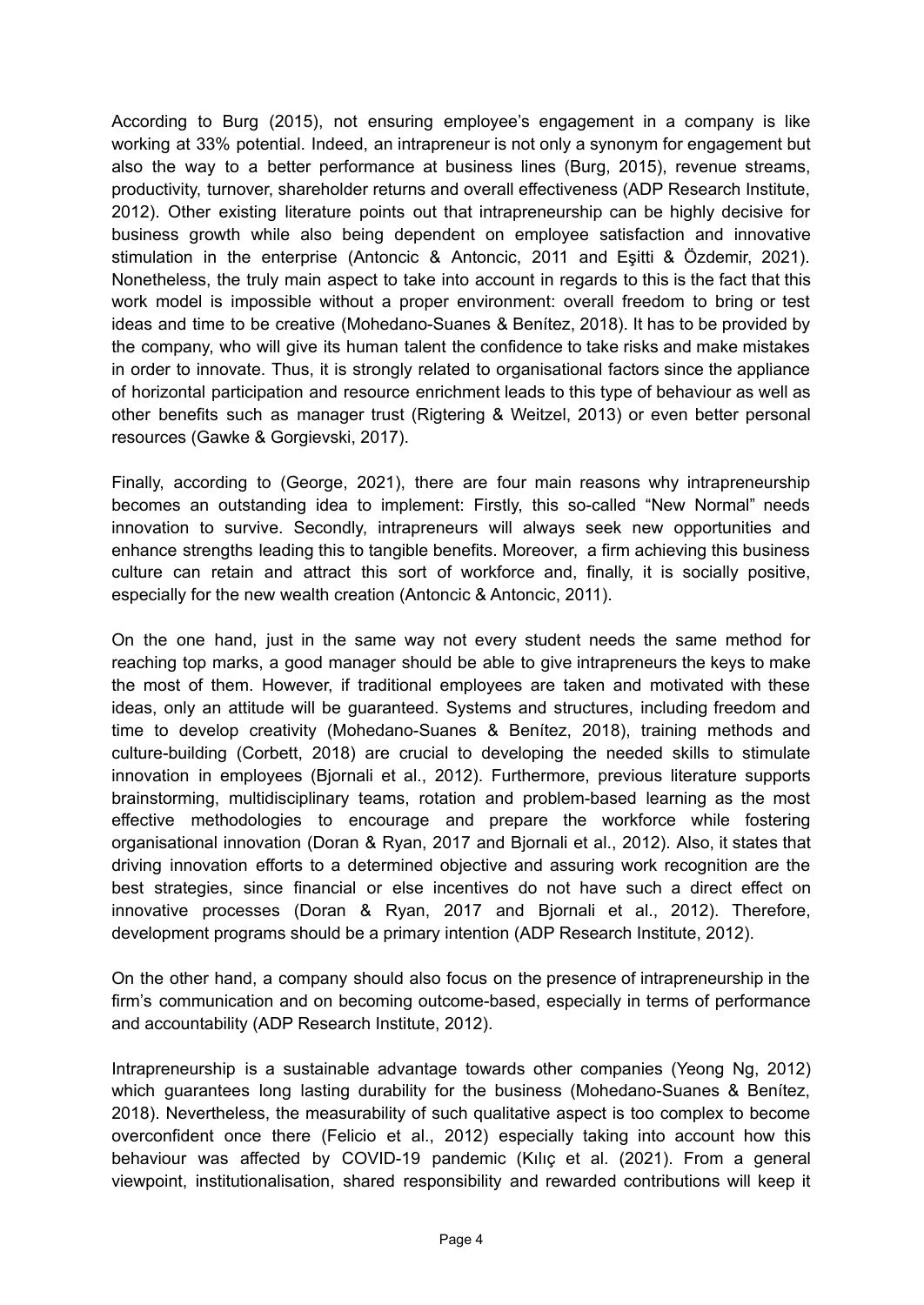viable (Levit, 2013), while other practices such as to keep working on human skills' growth from management (Baruah & Ward, 2013) or even mixing it with entrepreneurship will help intrapreneurship stay and grow every day (Smith et al., 2016).

# <span id="page-5-0"></span>**3. Methodology**

In order to better understand intrapreneurship, a case study has been carried out of a real example which has successfully implemented this behaviour in a sustainable way, since it now comprises the main essence of the business.

# **3.1. Case study**

<span id="page-5-1"></span>Monster Sushi Corporation consists of three outlets and, despite being one of the first sushi restaurants in Barcelona, it is considered now one of the bests in the city. The company was founded in 2016 when, six years later, they saw an opportunity to grow and Robata ,a bigger place with a greater variety of dishes to enjoy a better experience of Japanese gastronomy, was created. During the next few years, food delivery seemed a huge opportunity and a third specialized outlet was created to fulfill this emerging demand of dining at home: Monster Sushi Delivery. Indeed, one of the reasons the enterprise has made it so far is due to their ability to mix tradition and innovation while respecting the values of the Japanese gastronomy.

This company growth becomes especially interesting when considering that they started implementing all these notions related to intrapreneurship from the beginning. Fabiola Lairet, the owner, explains that it all started out of a necessity. She started working in kitchens in her mid-40s, the job was physically demanding and, since Fabiola had two young daughters to take care of, she had to let go and let others take over from her. However, and despite she did not realise about this by that time, that very moment was when intrapreneurship started to take a place in Monster Sushi.

As a civil engineer, Fabiola tried to organize the kitchen from a more logistic perspective and set down a specific frame to work in. Firstly, the gastronomic menu was created and, from there, the processes were born. Monster Sushi Corporation is described as a resilient business with four strategies to back it up: humanizing kitchen operations, the cultivation of a culture allowing individuals and teams to self-manage, establishing and maintaining the restaurant's unique DNA and, finally, process and resources optimization.

Therefore, by "humanizing kitchen operations" they are actually creating an environment of respect, trust and the perfect sense of belonging to breed ground for intrapreneurship. Human talent is allowed to operate as they wish as long as they honour the main two sacred aspects: the gastronomic menu and the quality standards.

Furthermore, Monster Sushi has something unique for a restaurant business; low employee rotation. Indeed, the newest employee joined them four years ago. The firm achieved this by looking for a specific profile when selecting personnel; people with willingness to learn and stay. Without even noticing, they were hiring potential intrapreneurs, allowing them to create the previously mentioned self-managing culture. This way, employees who are invested in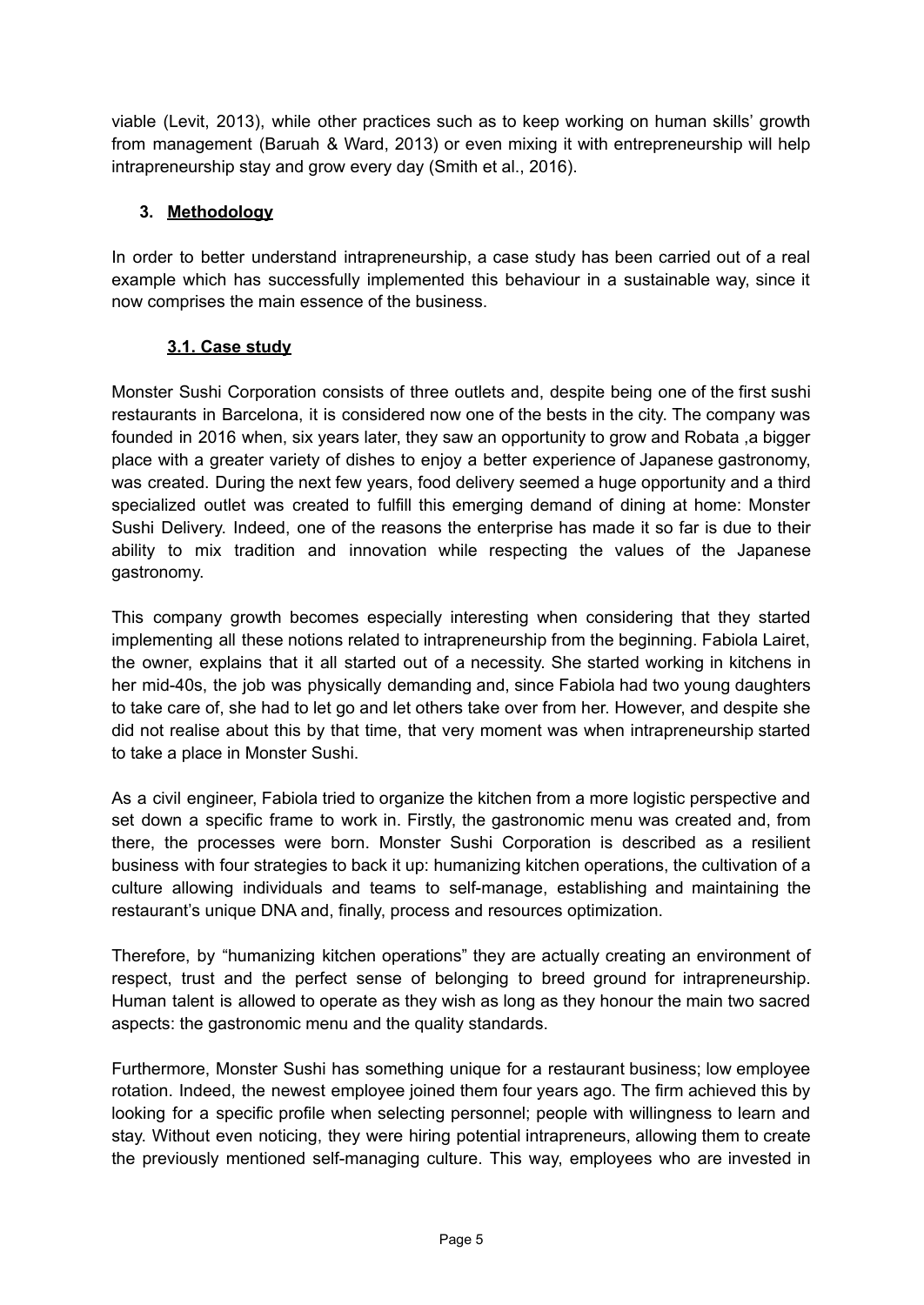the project can feel belonging towards this 'family', comprising that unique DNA which can be found in everyone at the Monster Sushi team.

As a result, Fabiola Lairet is proud when states that finding the connection between making money, which is any business main goal, and the love that goes into a project is the most important. Indeed, this formula is what provides processes and resources optimizations to come in.

### <span id="page-6-0"></span>**4. Results and discussion**

Never before science has been able to truly prove the factor of implementing intrapreneurship and give exact results that a company can profit from. Because of that, we wanted to know if Monster Sushi increased their economic output due to Intrapreneurship. It is difficult to say whether the money generated by the company is higher now than in the past since they have never worked following a different business model. In the case of Monster Sushi, intrapreneurship is not necessarily about the money, but about corporate culture and quality service. Employees, or better known as "the team", are especially important in this case study. Nothing is of higher value than the careful selection of workers. The candidates should bring motivation, training and skills. However, Monster Sushi believes that even a new employee with little experience, but with a lot of motivation and skill, can quickly rise inside of the company and work his way up. The model is based on rotating the workers within the company in different positions to give them the chance to discover their talents and improve them.

Furthermore, one of the main concerns of this paper is to find out what are the positive outputs that this activity brings. The CEO of Monster Sushi speaks of a success story. In the end, the company was so successful that seven investors bought it. To this day, the management of the kitchen and therefore also of the staff is under the founders authority. A big step for the enterprise, which was only possible due to the application of Intrapreneurship, was the expansion of the business. In this process, it was very important to maintain the company's standards and management strategy.

We already know that in order to run a company successfully you need commitment and background knowledge about management methods. But which are those? According to Monster Sushi it is particularly important to motivate employees in their work. If this motivation is missing, intrapreneurship cannot work. There are different ways to do this. First of all, employees simply need the space and atmosphere to give free rein to their creativity. But this needs mutual commitment, because the more freedom an employee is given, the more flexible the management has to be. Workers should be rewarded for a job well done. In the specific case of Monster Sushi, such rewards can be of various kinds, such as a joint toast to the successful teamwork, or a pizza day, or even a promotion gift from the company, a handmade japanese knife. This argument is also logical, if we think of Maslow's pyramid of needs. Maslow speaks of different stages that lead to self-actualization and full satisfaction. He also recognizes the need for recognition. (Maslow, 1943).

The successful introduction of a new business model is first demonstrated by the results it achieves. So how can we measure and understand them? Monster Sushi measures the success of the business strategy not only by the revenue generated but also by employee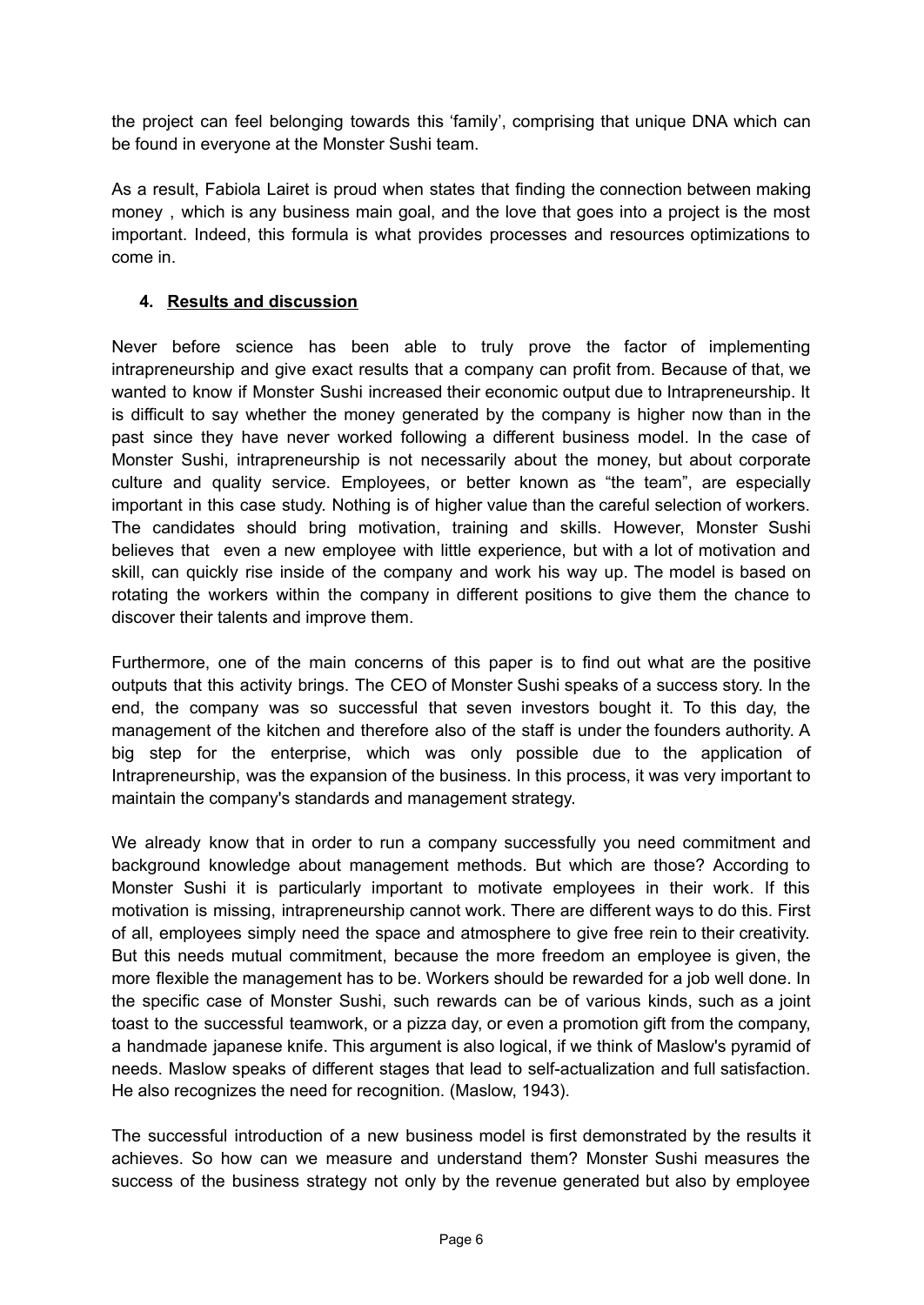satisfaction. It can be clearly seen in the fact that no new employees have been contracted in the last 4 years. This is only possible because there is a very strong cohesion among the employees and the management of the company.

This paper revolves around the question if intrapreneurship can be a useful tool in overcoming the negative impacts of Covid-19 on the hospitality industry. We want to prove that, when properly introduced and applied, intrapreneurship can reinvent and maintain the business sector's DNA. Monster Sushi and the way it works apart from others, especially in terms of intrapreneurship, determine 2 key aspects: resilience and the connection between making money and the love put into the project. Monster Sushi makes us understand once again how important a good team and the atmosphere within the company is. In order to achieve this, the enterprise sees outsourcing with the help of intrapreneurship as the key to a well-functioning company. Examples of functions to be externalized are financial advising and human resources management: these aspects can distract the management of a company from being involved and being part of the soul of the business. Following this advice and experience of Monster Sushi, intrapreneurship can be part of the solution regarding the nearly revealed challenges due to Covid-19.

# <span id="page-7-0"></span>**5. Conclusions**

With this case study, we have learnt that in order to successfully implement intrapreneurship in a company it is necessary to create specific conditions inside the business. It is clear that a single example cannot provide a general guide for the introduction of intrapreneurship in an enterprise. At the very least, it cannot work in every case. The number of companies and their internal and external circumstances are far too different for that.

What is common in every single enterprise is the human capital. In Monster Sushi, they have been able to create a fully involved and engaged team. There is a "love" and "family" connection between each member of the team and the company. They have achieved this by using different techniques such as multidisciplinary teams, respect rituals, rotation, access to growth opportunities within the company and non monetary incentives that can help motivate and spark the sense of belonging. From this we can conclude that the workforce is the main partner for achieving successful and sustainable intrapreneurship.

When it comes to proposing future lines of research, it would be worth finding measurability tools in order to assess the correlation between intrapreneurship implementation and overall company success, as to determine the level of benefits that this business strategy brings to a corporation. Furthermore, there is no literature focusing research on the optimisation of the hospitality industry in terms of applying intrapreneurship. Therefore, this last could be developed towards some aspects such as training tools, time schedules or finance strategies which permit the employees to have an environment to be creative and raise innovative behaviours.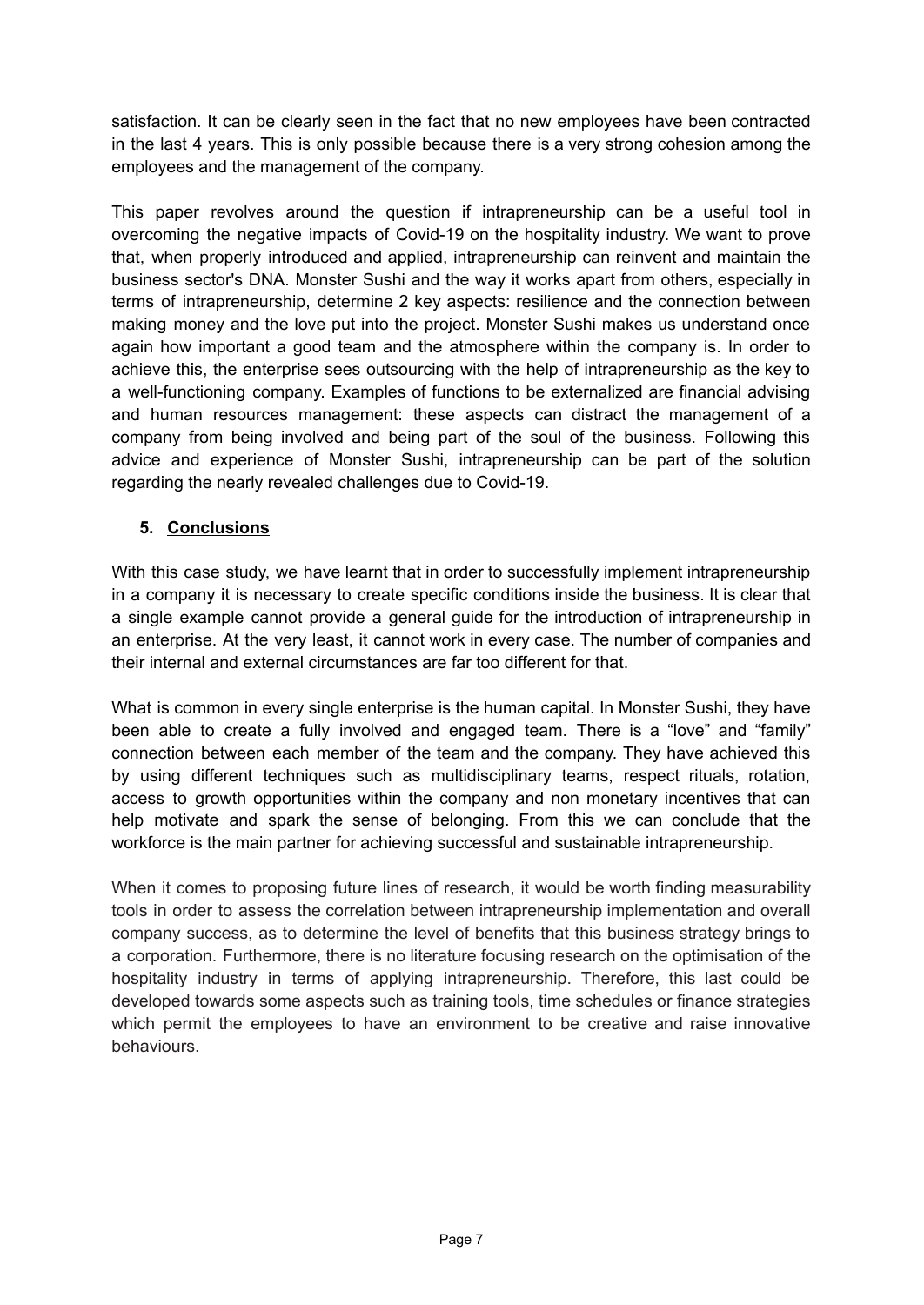#### <span id="page-8-0"></span>**6. References**

Abhishek, R. (2021) Innovative Best Practices in 21st Century (Opportunities & Challenges): Challenges and Innovations in the Hospitality Industry amid Covid-19,119.

ADP Research Institute (2012). *Employee engagement: Power your bottom line*. [https://www.adp.com/~/media/Solution%20Center/MNC/PDF/infographic-employee-engage](https://www.adp.com/~/media/Solution%20Center/MNC/PDF/infographic-employee-engagement-mnc.ashx) [ment-mnc.ashx](https://www.adp.com/~/media/Solution%20Center/MNC/PDF/infographic-employee-engagement-mnc.ashx)

Altinay, L. (2004). Implementing international franchising: the role of intrapreneurship. *International Journal of Service Industry Management*, 15(5), 426–443[.](https://doi.org/10.1108/09564230410564911) <https://doi.org/10.1108/09564230410564911>

*Antoncic, B., & Hisrich, R.D.(2003). Clarifying the intrapreneurship concept. Journal of Small Business and Enterprise Development, 10(1), 7–24. doi:10.1108/14626000310461187*

Antoncic, J. A., & Antoncic, B. (2011). Employee satisfaction, intrapreneurship and firm growth: a model. *Industrial Management & Data Systems.*

Baruah, B., & Ward, A. (2013). Can CEOs be influential facilitators of intrapreneurship?. *Voice of Research,* 2(3), 47-54.

Bosma, N. S., Stam, F. C., & Wennekers, A. R. M. (2010). Intrapreneurship: An international study. *Scientific Analysis of Entrepreneurship and SMEs.* [https://www.researchgate.net/profile/Erik-Stam/publication/48322618\\_Intrepreneurship\\_-\\_An](https://www.researchgate.net/profile/Erik-Stam/publication/48322618_Intrepreneurship_-_An_International_Study/links/0c960524e7270b79bc000000/Intrepreneurship-An-International-Study.pdf) [\\_International\\_Study/links/0c960524e7270b79bc000000/Intrepreneurship-An-International-S](https://www.researchgate.net/profile/Erik-Stam/publication/48322618_Intrepreneurship_-_An_International_Study/links/0c960524e7270b79bc000000/Intrepreneurship-An-International-Study.pdf) [tudy.pdf](https://www.researchgate.net/profile/Erik-Stam/publication/48322618_Intrepreneurship_-_An_International_Study/links/0c960524e7270b79bc000000/Intrepreneurship-An-International-Study.pdf)

Burg, N. (2015). Jump-Start Innovation: How To Find And Nurture Your Organization's.Intrapreneurs[.https://www.forbes.com/sites/adp/2015/12/07/jump-start-innovat](https://www.forbes.com/sites/adp/2015/12/07/jump-start-innovation-how-to-find-and-nurture-your-organizations-intrapreneurs/?sh=4ccfa2091f94) [ion-how-to-find-and-nurture-your-organizations-intrapreneurs/?sh=4ccfa2091f94](https://www.forbes.com/sites/adp/2015/12/07/jump-start-innovation-how-to-find-and-nurture-your-organizations-intrapreneurs/?sh=4ccfa2091f94)

Bjornali L., Støren, L., & Matlay, H. (2012). Examining competence factors that encourage innovative behaviour by European higher education graduate professionals. *Journal of small business and enterprise development.* 19 (3), 402-423. https://www.doi.org.10.1108/14626001211250135

Corbett, A. (2018) The Myth of the Intrapreneur[.](https://hbr.org/2018/06/the-myth-of-the-intrapreneur) <https://hbr.org/2018/06/the-myth-of-the-intrapreneur>

Doran, J. & Ryan, G. (2017). The role of stimulating employees' creativity and idea generation in encouraging innovation behaviour in Irish firms. *The Irish Journal of Management. 36.*10.1515/ijm-2017-0005

Eşitti, B., & Özdemir, C. (2021). The Effect of Organizational Trust and Innovation on Intrapreneurship: A Study on Tourism Enterprises. *Co-Editors*, 95.

Felicio, J.A., Rodrigues, R., & Caldeirinha, V.R. (2012). The effect of intrapreneurship on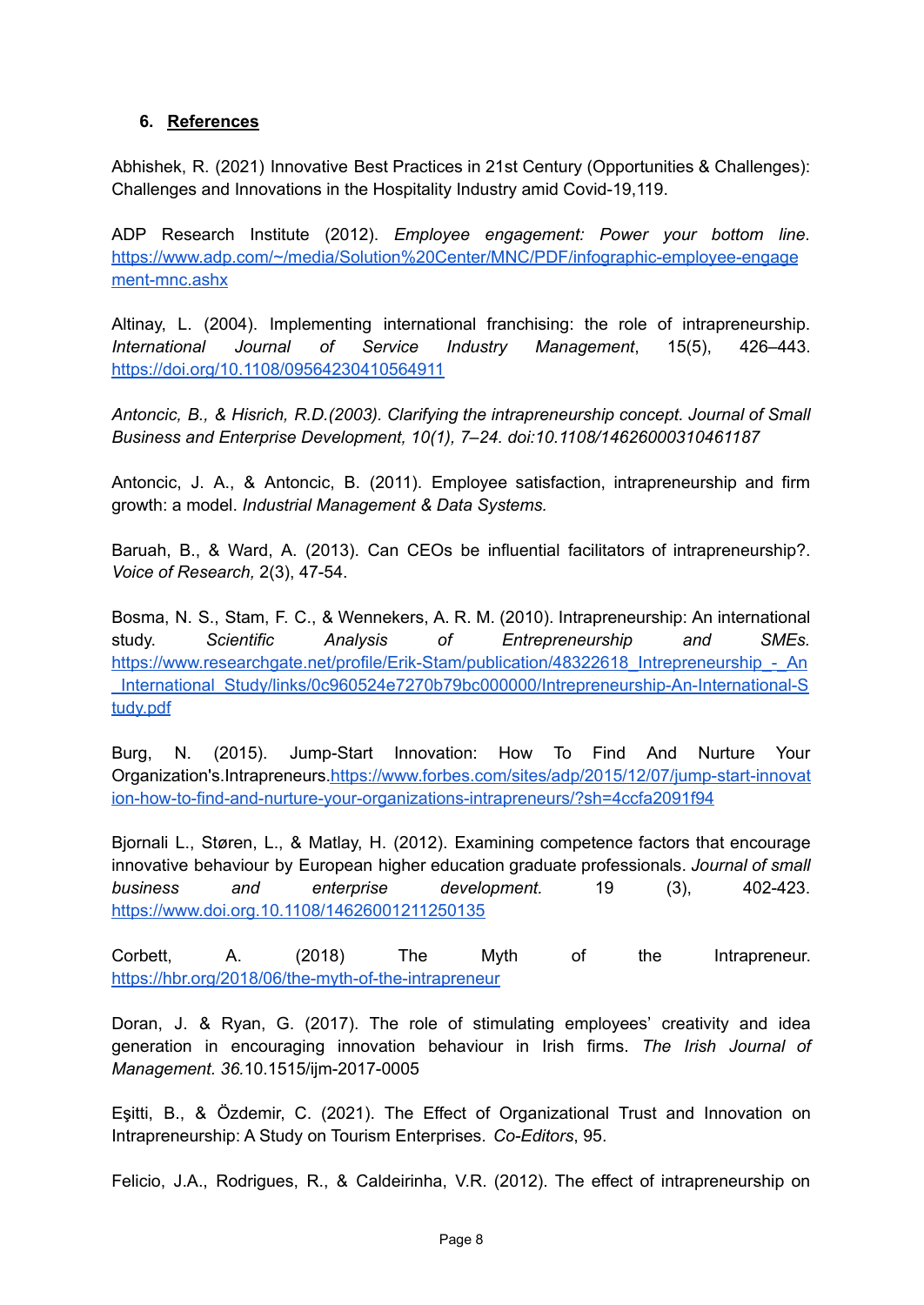corporate performance. *Management decision*, 50(10), 1717-1738. 10.1108/00251741211279567

Gawke, J. C., Gorgievski, M. J., & Bakker, A. B. (2017). Employee intrapreneurship and work engagement: A latent change score approach. *Journal of Vocational Behavior*, 100, 88-100.

George, M. (2021). *The importance of intrapreneurship in a post-pandemic world.* <https://www.ericsson.com/en/blog/2021/3/the-importance-of-intrapreneurship>

Guvent, B. (2020). The Integration of Strategic Management and Intrapreneurship: Strategic Intrapreneurship from Theory to Practice. *Business and Economics Research Journal*, 11(1), 229–245. <https://doi.org/10.20409/BERJ.2020.247>

Kılıç, A., Hakan, E. R. E. N., & Sarikaya, H. A. The Effect of Covid-19 Pandemic on Intrapreneurship As an Environmental Factor. *International Journal of Entrepreneurship and Management Inquiries*, 5(8), 91-121.

Levit, A. (2013) How Intrapreneurship Can Help You Innovate. [https://www.americanexpress.com/en-us/business/trends-and-insights/articles/how-intrapren](https://www.americanexpress.com/en-us/business/trends-and-insights/articles/how-intrapreneurship-can-help-you-innovate/) [eurship-can-help-you-innovate/](https://www.americanexpress.com/en-us/business/trends-and-insights/articles/how-intrapreneurship-can-help-you-innovate/)

Maslow, A.H. (1943). "A Theory of Human Motivation". In Psychological Review, 50 (4), 430-437.

Mohedano-Suanes, A., & Benítez, D. G. (2018). *Intrapreneurs: Characteristics and behavior. In Inside the Mind of the Entrepreneur* (pp. 109-119). Springer, Cham.

Neessen, P., Caniëls, M., & Vos, B. (2019). The intrapreneurial employee: toward an integrated model of intrapreneurship and research agenda. *International Entrepreneurship and Management Journal*, 15(1). 10.1007/s11365-018-0552-1

Nicolaidis, C. S., & Kosta, G. C. (2011). Intrapreneurship as a unique competitive advantage. *World Academy of Science, Engineering and Technology*, 59(5), 1121-1125.

PINCHOT, Gifford; PINCHOT, Elizabeth. Intra-corporate entrepreneurship. *Режим доступу: http://www. intrapreneur. com/MainPages/History/IntraCorp. html*, 1978, vol. 18.

Rigtering, J. C., & Weitzel, U. (2013). Work context and employee behaviour as antecedents for intrapreneurship. *International Entrepreneurship and Management Journal*, 9(3), 337-360.

Smith, L., Rees, P., & Murray, N. (2016). Turning entrepreneurs into intrapreneurs: Thomas Cook, a case-study. *Tourism Management*, 56, 191-204.

Stevenson, Howard H.; Jarillo, J. C. (2007). A paradigm of entrepreneurship: Entrepreneurial management. En Entrepreneurship. Springer, Berlin, Heidelberg. p. 155-170.

Wenhai, W., & Longjun L. (2021). Intrapreneurship in the digital era: driven by big data and